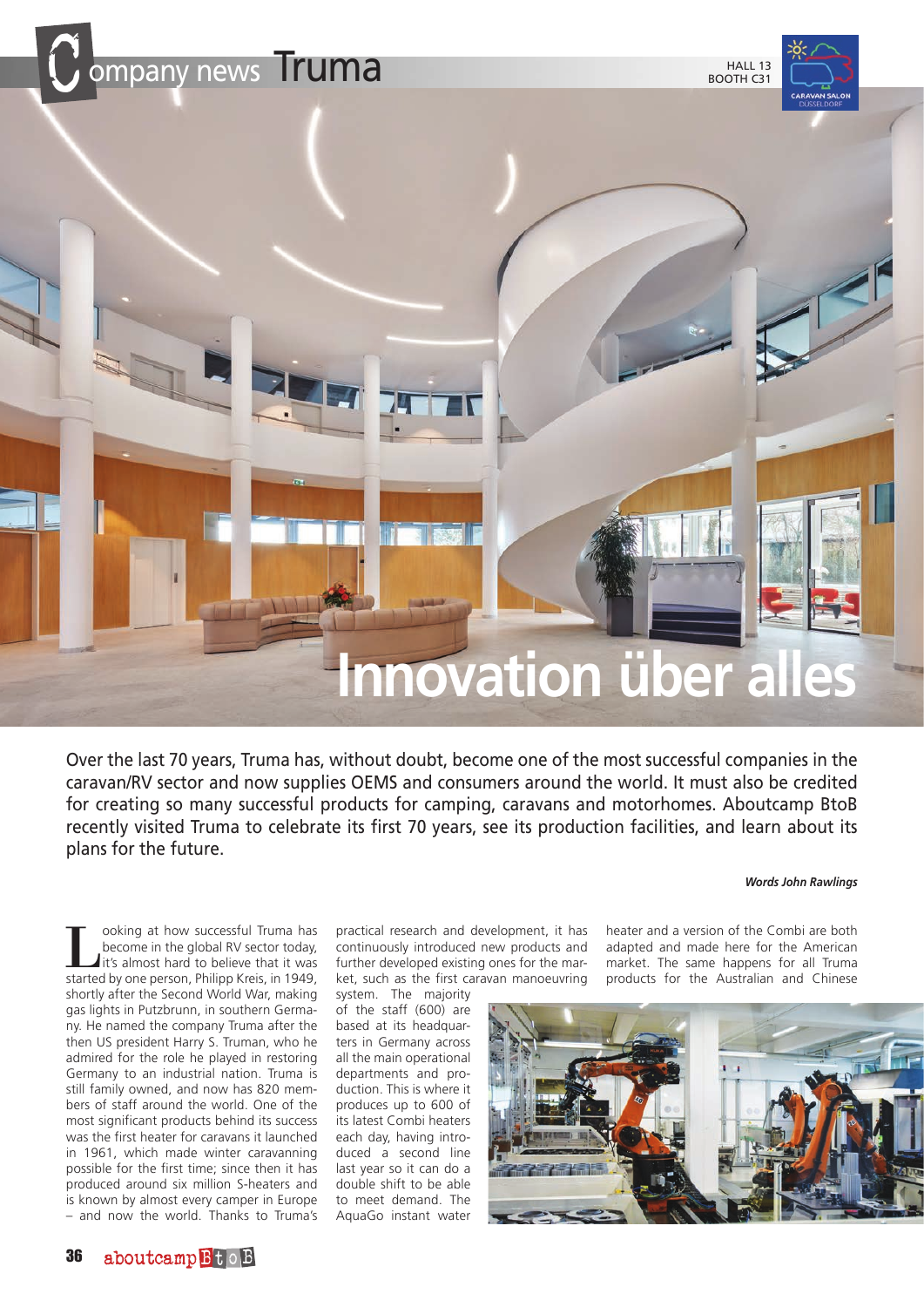

markets. Production processes are being optimized by involving the employees who work on the lines every day, and asking for their suggestions. The Truma Ideas Program encourages employees to put forward their ideas about improving a product or a process. Every OEM customer has access to the Truma climate chamber to test any product. This chamber is also used to test Alde products, even though it has its own climate chamber in Sweden. Truma's customers often use its climate chamber to test new vehicles or prototypes with new materials and of course to test the Truma heater and the warm air distribution. The climate chamber team handles every part of the tests, from preparing the vehicle, cabling it and setting up sensors, and, most importantly, providing the customer with the full data to optimize the results. Although these tests do not have any official recognition, they are carried out according to all the European norms for the known grades of thermal insulation. For example, Truma can certify for the Grade III standard, where a vehicle is tested from -15° to +20° in just four hours, and Grade II, from 0° to +20° in two hours.

## **Internal processes**

Truma has the advantage of having everything bundeled on one site: R & D, production and service departments can quickly react to any problem or task. Every division is able to talk to each other and test everything in order to continually make more and more product improvements. Everything is the result of team effort by an interdisciplinary project team made by engineers, sales and service, purchase, marketing and project and product managers. This team deals with all aspects of the project and a product is released only after everyone's input and agreement. Truma established a Business Development Unit to work on future trends, focusing on competition, marketing analysis and, mostly, creating a business road map for the next years ahead. This includes researching new products, next lifestyle trends in society, new technical equipment or strategic new partners for the company. In addition, there is also a Corporate Development Unit with a team of people responsible to develop the organization, in terms of processes, company culture, structures and resources.

### **Service**

Truma is proud to have a large network of service centers worldwide. These are able to help with any installation, repairs or provide spare parts. When consumers call the Truma customer service hotline, an operator will try to fix the problem on the phone first, and then pass it on to an official Truma technical service centre, or dealer, if needed. In addition, there are 21 special Truma service technicians with cars and equipment, in different strategic areas







# **Company Profile**

With its strapline 'Mehr Komfort für unterwegs' ('More comfort on the move') Truma has been the leading specialist for caravan and motorhome accessories for 70 years. In 1961, Truma developed the "first officially recognised caravan heater", which made winter camping possible for the first time. The company now offers an extensive range of products in the fields of digital networking, heating, hot water, cooling, manoeuvring and gas supply. Air conditioning came along in 1999 with the Saphir under bunk air conditioning systems. They are very quiet and distribute the air individually throughout the vehicle thanks to a modular piping system. Truma's first roof-mounted system, the Aventa, launched in 2011. With a cooling capacity of 2400 W, its clean lines and compact dimensions got the company off to a flying start in this sector of the market. Since then Truma has been developing and expanding its range of bunk and roof-mounted air conditioning systems for RV owners worldwide. The new Aventas are very much part of this process. Truma is characterised by high product quality, exemplary service and a strong customer focus. Over the years it has won many awards for its products. These include the prestigious "red dot design award", which honours outstanding design features, a high level of innovation, functionality, ergonomics and longevity. The company's headquarters and production facility are in Putzbrunn, near Munich. Truma has branches in Great Britain, Italy, Sweden, China and the USA. In total, the family-owned company employs 820 people. Truma is one of the top employers and one of the top 100 innovators among

> German SMEs (www.topjob.de and www.top100.de).

> > *Left: Truma Combi*

*Truma Aventa compact and comfort*

ruma